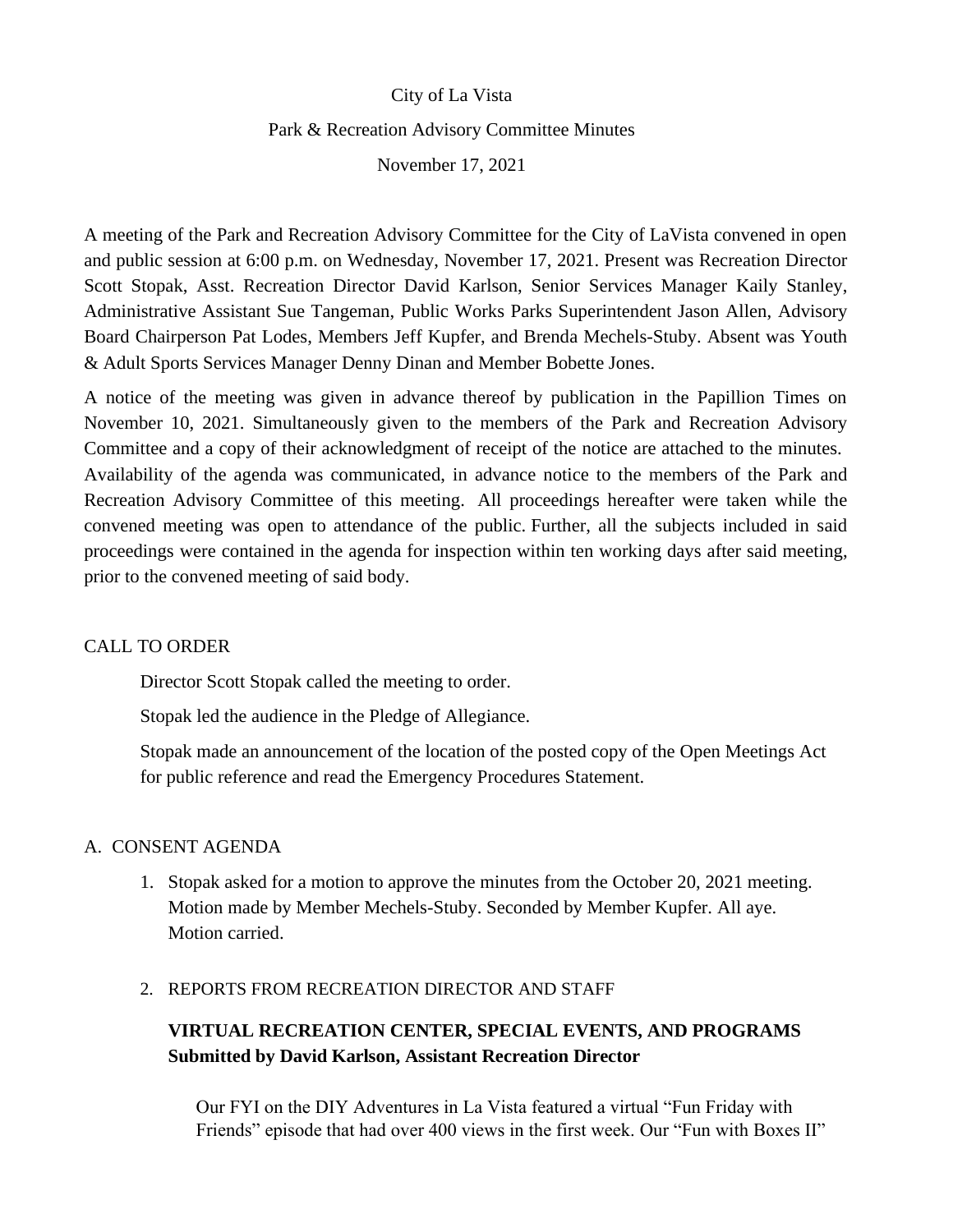featured a foosball table that is made with a shoe box. This was a challenging ball and cups game. This episode also featured 5 Fun Box related books families can check out at our Library, and two creative art projects using sections of large cardboard boxes. The episode finished with a special Christmas Box that Santa sent to Ms. Jodi from the Library to give to me. Inside was a letter from Santa inviting me and all my La Vista Fun Friday friends to the upcoming activities at Santa's Workshop in December. On a special note, Santa let me know my "Fun Fridays with Friends" episodes have put me on his "Nice" list.

Our annual Christmas Tree Lighting will be a combination of an in-person event and a virtual Facebook Live event. The ceremony starts at 5:45 p.m. by the Christmas tree, the Papillion/La Vista High School choir will lead the audience in Christmas carols, followed by Santa lighting the tree. After the tree lighting, the crowd can follow Santa down to his workshop where they can meet two of his reindeer. They can then walk around the magically illuminated pond or go into Santa's workshop where Mrs. Clause will be handing out cookies and candy canes.

Santa will also be at his workshop from 4:00-6:30 p.m. on **December 3, 10 and 14.**

On Tuesday, November 9 the Community Center was the host site for the La Vista Community Foundation Salute to Veterans Grab-n-Go drive-through lunches, which was held out front of the Community Center. Hot lunches were catered from Ref's Bar & Grill and handed out to La Vista veterans who previously rsvp'd to the invitation.

## **YOUTH AND ADULT SPORTS**

## **Submitted by Denny Dinan, Youth and Adult Sports Manager**

All outdoor youth and adult sports finished play in October. All La Vista fields are now closed until April, 2022.

- Youth Coed Flag Football season finished up on October 16.
- Youth Soccer Clinic, Academy & League season ended on October 12.
- Senior Fall Softball season finished up on October 18.

Youth Volleyball practices started on October 4 and games started on Saturday November 6. We are partnered with the BJSA (Bellevue Junior Sports Association) again this year, and games are held at their facility by Bellevue East High School. We have 27 kids signed up with one (1)  $3<sup>rd</sup>/4<sup>th</sup>$  grade team, one (1)  $5<sup>th</sup>/6<sup>th</sup>$  grade team and one (1)  $7<sup>th</sup>/8<sup>th</sup>$  grade team.

Adult Women's Fall Volleyball has played 9 games of a 12-game schedule.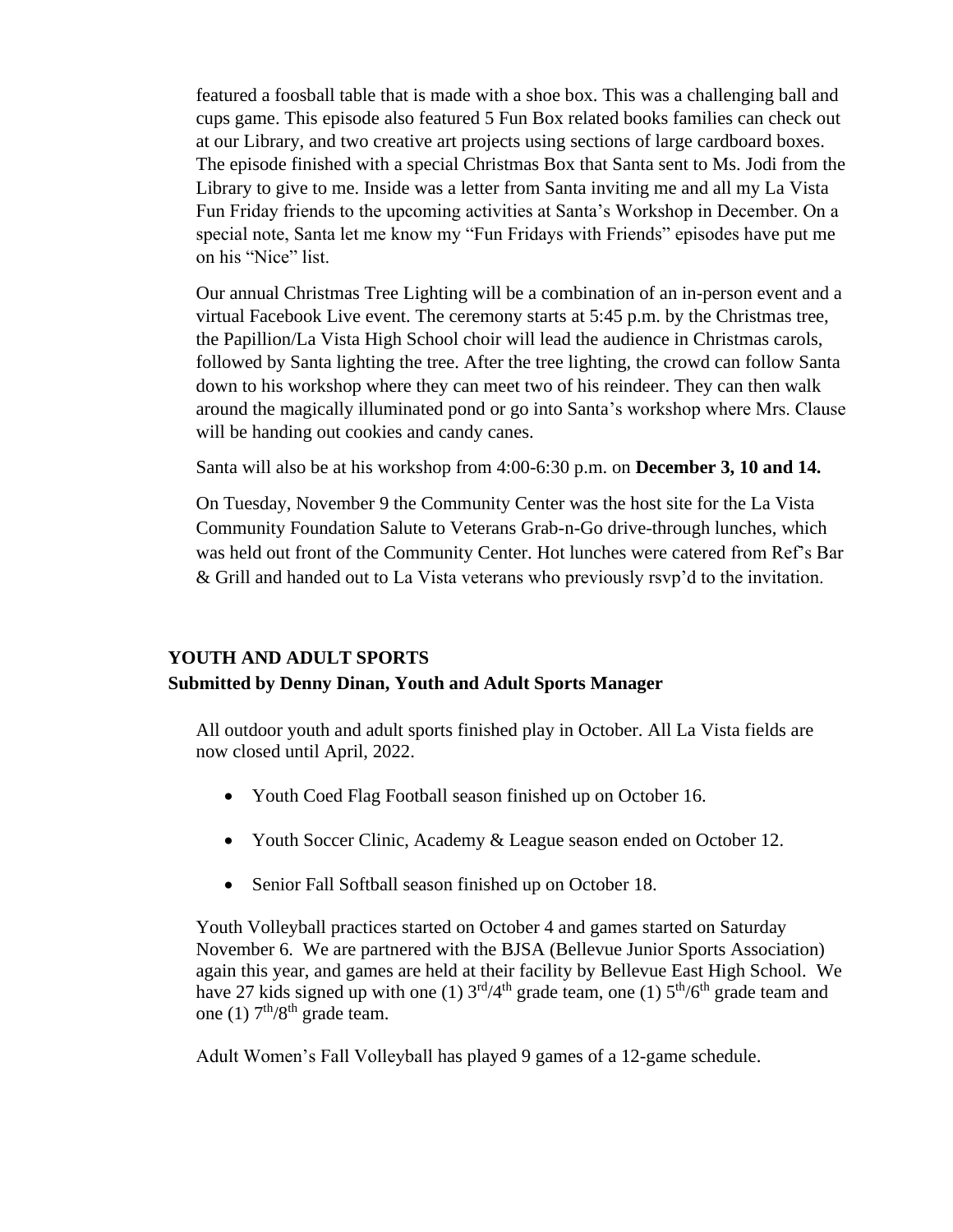#### **Upcoming Programs:**

Youth Basketball League registrations will continue until November 30, and games will begin January 22. We are partnering with the Sarpy Community YMCA for basketball again this year.

Youth Basketball Clinic registrations will continue until December 29, and the clinic will start on January 8. It will run for 5 weeks on Saturday morning.

#### **Events:**

Metro Wolves Girls Socctoberfest Soccer Tournament: October 22–24, 2021 Teams  $= 74$ ; Games played  $= 80$  (rained out on Sunday 10/24); Revenue  $= $3,020$ 

Metro Wolves Boys Socctoberfest Soccer Tournament: October 29 – October 31, 2021 Teams = 87; Games played = 162; Revenue = \$4, 170

Total Revenue  $= $7,190$ .

## **SENIOR SERVICES Submitted by Kaily Stanley, Senior Services Manager**

In October, a total of 1,267 seniors participated in Senior Center programs.

- 204 lunches were served
- 1,061 Seniors Participated in various recreational activities, while continuing to practice social distancing. Those programs were:
	- o Outings to Ref's Bar and Grill, Lozier Giant Screen Theater, Olive Garden and Papio Bowl
	- o In-house movies "In Her Shoes", "Ghost and Mr. Chicken" and "Casper"
	- o Music by Joe Taylor of the Merrymakers
	- o Seniors played Bingo, Happy Birthday Jingo, Pitch, and Halloween Jingo
	- o Fall crafts with Bob
	- o Smart phone class
	- o Meditation w/ David
	- o Brain Games presentation with UNMC students
	- o Cookie baking class
	- o Boystown presentation on the history of Boystown
	- o Halloween party with lots of food and various games